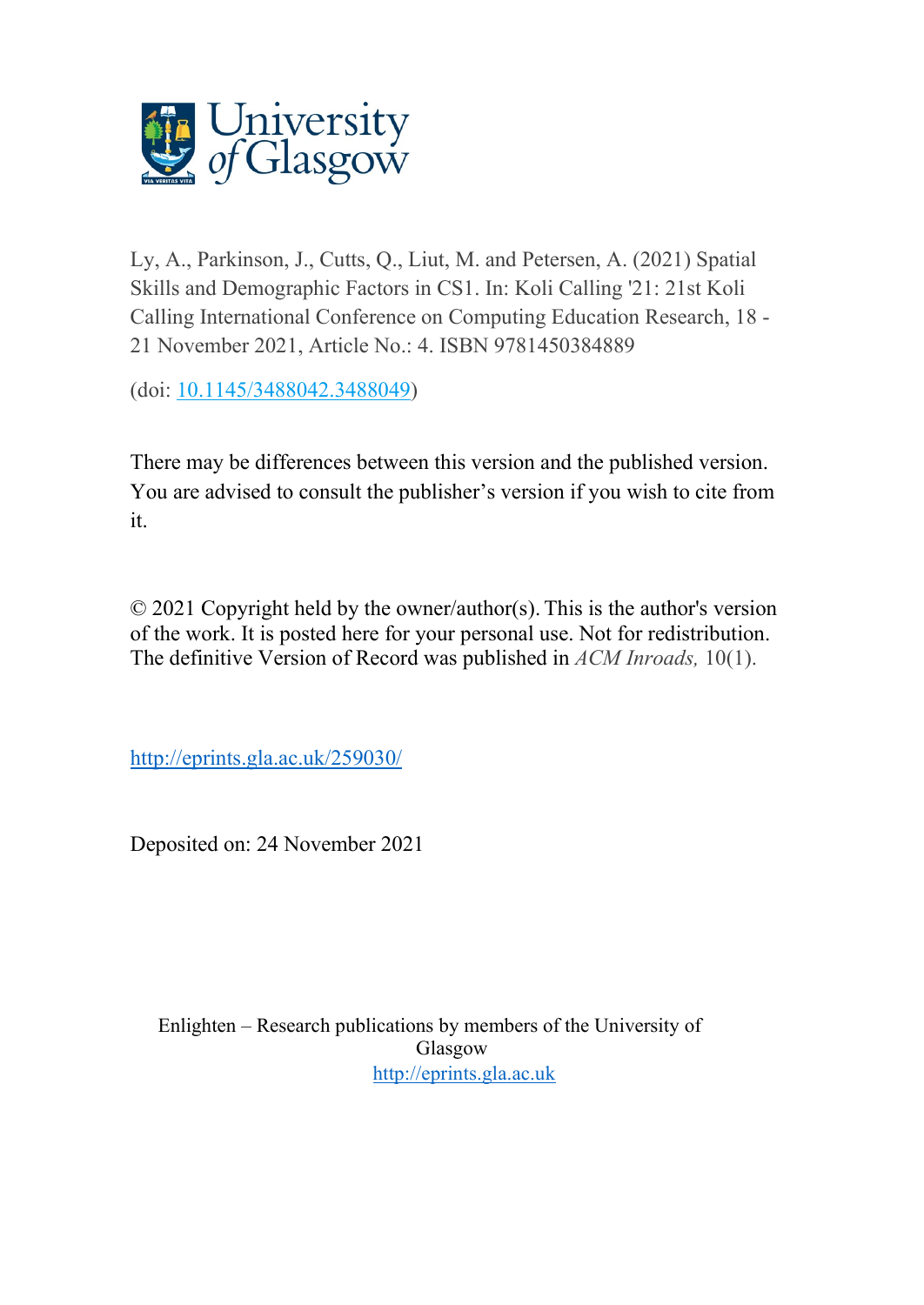# Spatial Skills and Demographic Factors in CS1

Anna Ly

University of Toronto Mississauga Canada annahuynh.ly@mail.utoronto.ca

Jack Parkinson University of Glasgow **UK** jack.parkinson@glasgow.ac.uk

Quintin Cutts University of Glasgow UK quintin.cutts@glasgow.ac.uk

Michael Liut University of Toronto Mississauga Canada michael.liut@utoronto.ca

Andrew Petersen University of Toronto Mississauga Canada andrew.petersen@utoronto.ca

# 1 INTRODUCTION

ABSTRACT

Motivation Prior studies have established that training spatial skills may improve outcomes in computing courses. Very few of these studies have, however, explored the impact of spatial skills training on women or examined its relationship with other factors commonly explored in the context of academic performance, such as socioeconomic background and self-efficacy.

Objectives In this study, we report on a spatial skills intervention deployed in a computer programming course (CS1) in the first year of a post-secondary program. We explore the relationship between various demographic factors, course performance, and spatial skills ability at both the beginning and end of the term.

Methods Data was collected using a combination of demographic surveys, existing self-efficacy and CS1 content instruments, and the Revised PVST:R spatial skills assessment. Spatial skills were evaluated both at the beginning of the term and at the end, after spatial skills training was provided.

Results While little evidence was found to link spatial skills to socioeconomic status or self-efficacy, both gender identity and previous experience in computing were found to be correlated to spatial skills ability at the start of the course. Women initially recorded lower spatial skills ability, but after training, the distribution of spatial skills scores for women approached that of men.

Discussion These findings suggest that, if offered early enough, spatial skills training may be able to remedy some differences in background that impact performance in computing courses.

# CCS CONCEPTS

• Social and professional topics  $\rightarrow$  Computing education.

# **KEYWORDS**

spatial skills, gender, socioeconomic status, retention, CS1

Spatial skills have been associated with achievement in STEM subjects for decades [\[50\]](#page-10-1). The exact mechanisms by which spatial skills affect achievement are not well understood [\[30\]](#page-10-2), but the [e](#page-10-0)vidence [th](https://doi.org/10.1145/3488042.3488049)at improving spatial skills can, in turn, improve outcomes in STEM classrooms is well-established [\[45,](#page-10-3) [52\]](#page-10-4). Furthermore, there is evidence that spatial skills training transfers [\[52\]](#page-10-4) and may be of particular value to under-represented populations [\[21\]](#page-10-5).

Within computing specifically, recent studies have established a link between spatial skills and outcomes in computing courses [\[6,](#page-9-0) [13,](#page-9-1) [36\]](#page-10-6). However, very few studies have investigated the impact of spatial skills training on under-represented groups, such as women, or groups that are at risk of lower performance in computing courses, such as those from less affluent socioeconomic backgrounds. In this study, we report on an online training intervention deployed in a first year computer programming (CS1) course at a large, researchintensive university. We report on both the outcomes of the training and on relationships observed between spatial skills and various participant factors. The factors – socioeconomic status (including household income and parental education), self-efficacy, and gender – were selected because of their prominence in the literature. In particular, we seek to explore the following research questions:

- RQ1 Is online spatial skills training effective?
- RQ2 Do men and women both benefit from spatial skills training?
- RQ3 Are spatial skills related to other factors (i.e., socioeconomic status, self-efficacy, or previous experience) associated with differences in academic performance in computing?

In the next section, we introduce the prior work that informs these research questions, as we describe the current state of research in spatial skills and then discuss the factors that have been found to impact academic performance. Next, in Section [3,](#page-3-0) we introduce the educational context in which our study was conducted and describe how data was collected. We report on our observations in Section [4](#page-5-0) and then discuss how that evidence addresses our research questions in Section [5.](#page-7-0) In the same section, we also explicitly identify threats to the validity of the study. Finally, we conclude with a few notes about future work.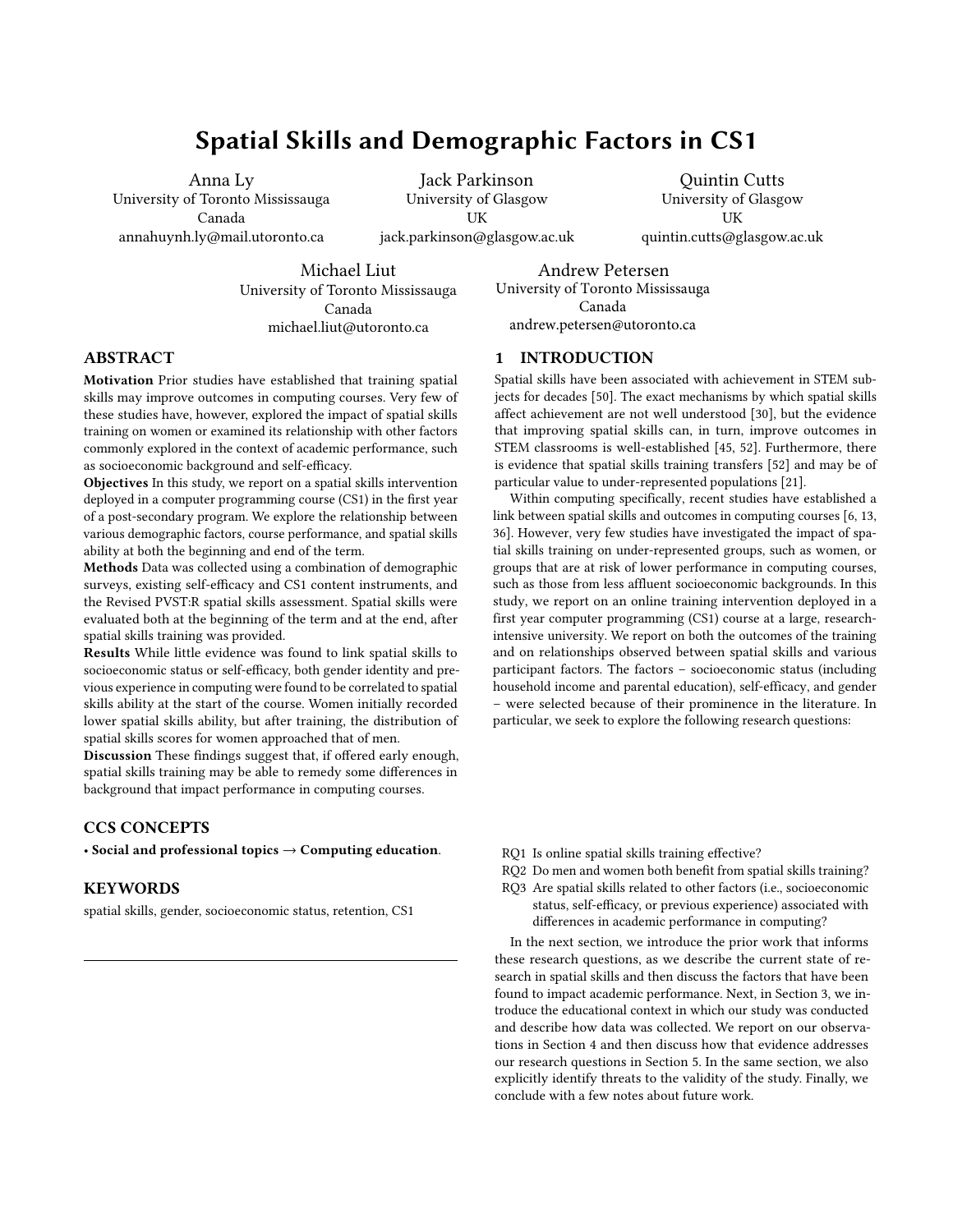# 2 RELATED WORK

"Spatial skills" is an umbrella term encapsulating a range of skills related to visual processing and internal visualisation, which can be described as "the ability to generate, retain, and manipulate abstract visual images" [\[12,](#page-9-2) [29\]](#page-10-7). Spatial skills have been associated with STEM achievement since the 1950s [\[50\],](#page-10-1) with various studies over the years confirming and strengthening the relationship.

Study of the relationship and impact of spatial skills is particularly developed in engineering, where Sorby (see, e.g., [\[44](#page-10-8)[–48\]\)](#page-10-9) has designed training materials for spatial skills and shown that training students on spatial skills improves academic outcomes and increases retention [\[46\]](#page-10-10). Sorby's training method consists of a set of exercises involving spatially loaded tasks such as isometric and orthographic drawing, rotation of 3D objects, projections of 2D shapes to 3D objects, flat pattern folding and more. These tasks have been shown to reliably develop spatial skills and have been developed into a workbook [\[48\].](#page-10-9)

The spatial skills test typically used by Sorby is the Revised PSVT:R [\[59\],](#page-10-11) a test of mental rotation. The participant must determine the rotation steps between two provided orientations of an object, then apply the same sequence of rotations to another given object and determine the correct result from a selection of five options. The test consists of 30 items ordered by increasing complexity (that is, later items require more rotations in more axes than previous items). The test is issued with a time limit of 20 minutes. Sorby uses a pass/marginal/fail system to determine whether students require training, where a pass is any score above 21, marginal is any score from 18 to 21 and a fail is 18 and below. Typically, all failing students are required to take additional training. Training is offered to marginally passing students but is not a requirement. The Revised PSVT:R (with the same pass/fail/marginal breakdowns applied) and an online implementation of Sorby's workbook are the instruments used throughout this study.

The relationship between computing achievement and spatial skills has seen a peak in interest, with multiple distinct research projects and publications examining different facets of the connection. Research has shown relationships between spatial skills and grades [\[22\]](#page-10-12), aptitude for source code navigation [\[23\]](#page-10-13), level of academic attainment in computing [\[34,](#page-10-14) [54\],](#page-10-15) achievement in validated CS1 assessment tools [\[7,](#page-9-3) [13\]](#page-9-1), computational thinking activities at the primary level [\[31\],](#page-10-16) low-level expression evaluation [\[36\],](#page-10-6) and (as a mediating factor) socioeconomic status and CS achievement [\[33\]](#page-10-17).

Three independent studies have also demonstrated that training spatial skills can have a positive effect on CS outcomes, two of which focused on CS1 cohorts [\[6,](#page-9-0) [13,](#page-9-1) [36\]](#page-10-6). Bockmon et al. attempted an intervention with a CS1 cohort over two years: no intervention was used in the first year (control) and a paid voluntary spatial skills intervention was used in the second (treatment). Both cohorts completed a revised version of the SCS1 programming test (SCS1R) [\[5,](#page-9-4) [32\]](#page-10-18) at the start and end of the academic year. While there was no significant difference between each cohort's pre-SCS1R scores, indicating that the groups were originally similar, the treatment group showed a significantly higher gain in the post-SCS1R scores than the control group.

Parkinson and Cutts attempted a similar intervention in the same year across a CS1 and a CS0 cohort[\[34\]](#page-10-14). Students were allocated into the treatment group based on a spatial skills test (Revised PSVT:R) at the start of the academic year, with students scoring below a passing threshold (18/30, as previously used in engineering by Sorby [\[45\]](#page-10-3)) required to take a mandatory spatial skills course. The CS1 cohort had only limited course data collected and generally showed a weak correlation between spatial ability and CS assessment. The CS0 cohort, however, indicated a strong correlation between spatial skills and success in CS assessment, with those taking training improving at a much greater rate than their peers who scored marginal passes and were not required to take training.

The mechanism by which spatial skills impact computing achievement is also an area of active research interest. Parkinson and Cutts proposed a model in which spatial skills are related to code reading, the identification of key points in the code, and program comprehension [\[34\]](#page-10-14). Margulieux, taking a wider view, proposed Spatial Encoding Strategy Theory to explain the relationship between STEM fields, in general, and spatial skills [\[30\]](#page-10-2). Spatial Encoding Strategy Theory suggests that the process of developing spatial skills in turn develops generalizable strategies for encoding and orienting non-verbal information.

#### 2.1 Academic Achievement in Computing

The impact of contextual factors on tertiary-level academic achievement is well-studied, with researchers in various fields exploring a wide range of cognitive, psychosocial (e.g., motivation, approaches to learning, personality traits), and contextual (e.g., socioeconomic status, secondary schooling, first-generation status) factors. In a large meta-analysis of research conducted between 1997 and 2010, Richardson et al. found that self-efficacy had the highest correlation with performance, followed by secondary school and standardized test performance, and finally various demographic and psychosocial factors [\[38\]](#page-10-19). The top correlate, self-efficacy, has strong connections to academic self-concept, with self-efficacy better predicting academic achievement and self-concept predicting and mediating motivation [\[8,](#page-9-5) [17\]](#page-10-20). Both are shaped by mastery experiences and social context, such as minority status within a group or socioeconomic status. Earlier work had found a strong relationship with family socioeconomic status (SES) [\[43\]](#page-10-21), and a number of the factors considered by Richardson et al. might reflect SES.

Within computing, one focus has been on predicting retention and performance in the first programming course, often using measures from within the course [\[20\]](#page-10-22), though some work has focused on explaining differences or on earlier experiences. For example, a 2018 ITiCSE working group explored early developmental activities – types of play – that might correlate with computing proficiency and found that early childhood experiences have some impact on success [\[16\]](#page-9-6). Within the first programming course, several factors have been considered including standardized tests and secondary school grades [\[39\]](#page-10-23), mathematical ability [\[39,](#page-10-23) [56,](#page-10-24) [57\]](#page-10-25), programming behaviours [\[55\]](#page-10-26), abstraction ability [\[3\]](#page-9-7), mindset [\[14,](#page-9-8) [56\]](#page-10-24), self-efficacy [\[28,](#page-10-27) [57\]](#page-10-25), the ability to articulate strategy [\[15\]](#page-9-9), study strategies and time spent [\[28,](#page-10-27) [57\]](#page-10-25), both formal and informal previous experiences [\[51,](#page-10-28) [57\]](#page-10-25), and gender [\[28,](#page-10-27) [56,](#page-10-24) [57\]](#page-10-25).

From this varied list, a few ideas stand out. First, many studies rely on grades (either in prior contexts or the context of interest) or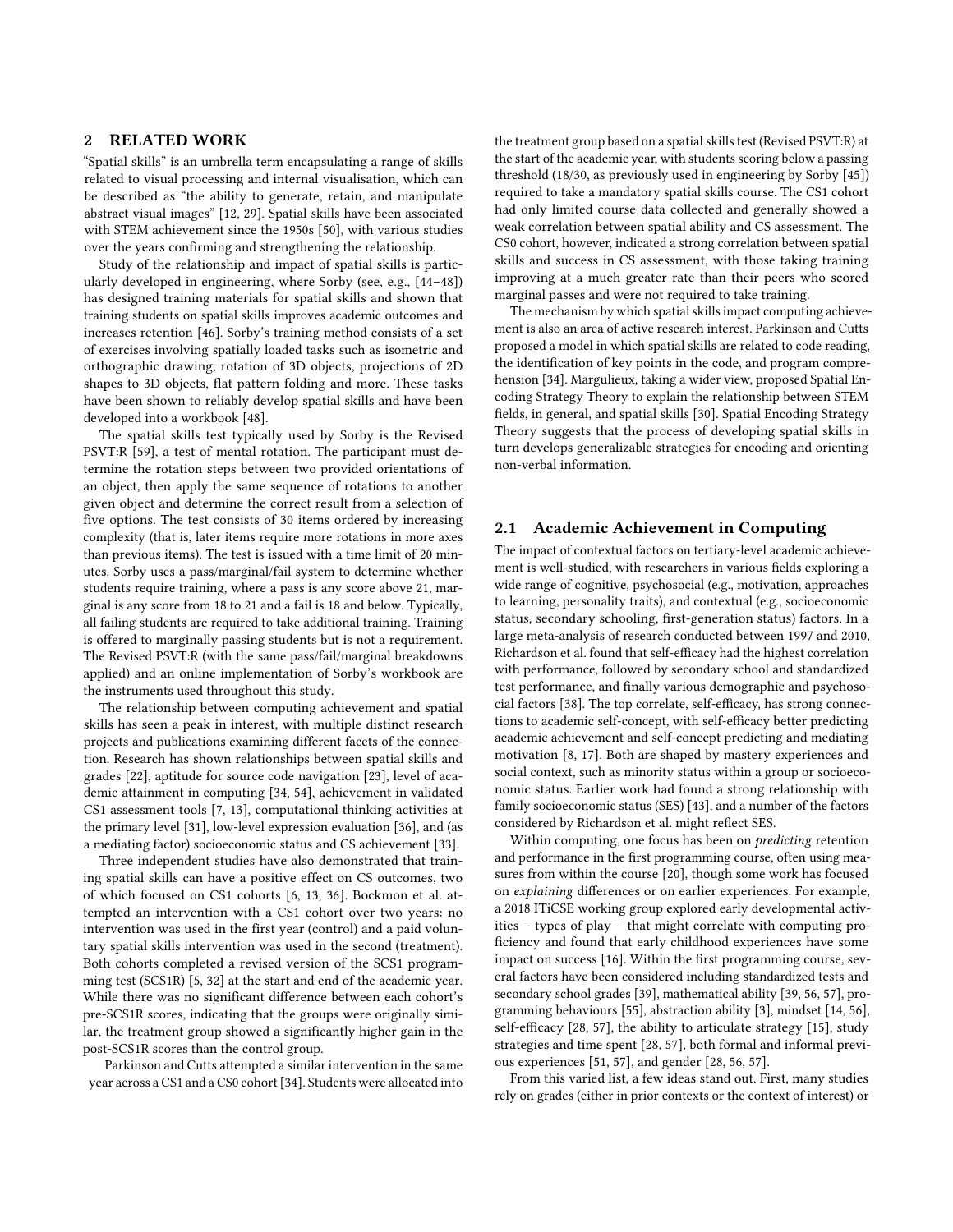engagement in course activities as data [\[20\]](#page-10-22). These may be observable indicators of underlying factors such as motivation, attitude, or SES, but these studies do not, in general, seek to identify the underlying factors which impact prior achievement or current engagement. Second, only a few studies have sought to link potentially modifiable attributes (e.g., mathematical ability, mindset, and study strategies) to performance.

Spatial skills, then, are important as they can be measured prior to the course and improved. However, a limited number of studies have investigated the relationship between spatial skills and other factors associated with academic performance in computing. Cooper et al. found that students at all SES levels (using the student's school as a proxy) benefited from spatial skills training [\[13\]](#page-9-1). No information about relationships between spatial skills and SES before training were reported. Later, Parker et al. provided evidence suggesting that spatial skills might act as a mediator in the relationship between SES and computing outcomes [\[33\].](#page-10-17)

## 2.2 Gender and Spatial Skills

Due to persistent issues with under-representation in computing, gender and factors related to it have received particular attention [\[40,](#page-10-29) [41\].](#page-10-30) Under-represented ethnic groups are less well studied, largely because their under-representation is so pronounced as to make measurement difficult. Work investigating the impact of spatial skills training on under-represented groups in computing is sparse. In a small study, Cooper et al. found suggestive evidence that spatial skills training helped students (mostly women) from under-represented groups but suggested that a larger study was needed [\[13\].](#page-9-1)

Outside of computing, several groups have argued that incorporating spatial skills into the curriculum is particularly important for supporting women [\[21,](#page-10-5) [25\].](#page-10-31) There is consistent evidence that women under-perform on some spatial skills measures [\[2,](#page-9-10) [9,](#page-9-11) [27,](#page-10-32) [53\],](#page-10-33) though recent work has suggested that testing procedures may have magnified any actual difference [\[18\].](#page-10-34) As a result, the source of this difference – and its magnitude – remain a topic of debate [\[4,](#page-9-12) [18\].](#page-10-34) Nevertheless, one measure in which women under-perform, mental rotation (measured by the PSVT:R), has been argued to influence career and choice of study [\[37\]](#page-10-35), making gender an important factor to consider when studying the impact of spatial skills in the context of computing. Fortunately, studies have consistently found that spatial skills interventions can reduce the measured gap [\[24,](#page-10-36) [52\],](#page-10-4) suggesting that spatial skills interventions can help increase participation in subjects where women are currently under-represented [\[52\].](#page-10-4)

#### <span id="page-3-0"></span>3 METHOD

This study was conceived as a form of replication to examine prior claims that spatial skills training improve course outcomes in computing. We also seek to contribute to understanding of the phenomenon by specifically examining the impact of spatial skills training on an under-represented group (women) and the relationship of spatial skills to other factors correlated with performance.

This study was conducted during the first semester (September to December) of the 2020-21 academic year. Data was collected in a Python-based CS1 course at a research intensive, North American public university. All students enrolled were invited to participate

in the study. 778 students were enrolled in the course after the deadline to add courses, and 670 completed the course. 78% of the students who started the course consented for their survey data to be used under a process approved by our IRB.

## <span id="page-3-1"></span>3.1 Contextual Information

The course is open to all students in the university but is mandatory for students in a computing program. It is also required for students in a mathematics or statistics program. No prior experience is assumed. About 60% of students enrolled in the course intend to major in a computing related field, and almost all of the students are in their first year of studies at the post-secondary (university) level. The gender breakdown of students in the course was heavily skewed, with self-reported men making up 74% of the population and self-reported women making up 25%. A very small number (around 1%) of students self-reported as another gender. The number is too small to be broken out in its own group, so statistics were performed on "men" and "women and other genders."

While a public institution, the university has a high number of students from other geographic regions. 49% of the students in the course resided in the university's region (think of the "region" as a county or a large metropolitan area). 13% were from outside the region but were "domestic" (residents of the same country). 37% were "international" (residents of another country). To add to this, the region features a relatively large number of recent immigrants, many of whom speak a language other than the language of instruction at home. Only 29% of the entire class reported speaking the language of instruction at their childhood home.

Due to COVID-19, the course was conducted entirely online. The university has previously offered a fully online CS1 offering [\[10\]](#page-9-13) in addition to the more common inverted (flipped-classroom) offering [\[11\]](#page-9-14), so a proven course structure and course materials were already prepared and ready. Additionally, the instructors were comfortable with the online environment due to an earlier term teaching online [\[60\]](#page-10-37).

The course was structured as a series of one-week modules. In each week, the students reviewed preparatory material (videos with multiple choice and short answer questions to test comprehension), actively practiced the content and skills demonstrated during synchronous class and lab meetings, and then completed a set of coding exercises to gauge their comprehension of the material. Despite the expectation that students attend and participate in class meetings, all meetings were recorded to give students a chance to review or to attend asynchronously if needed. Labs were not recorded, but enough sessions were held that students could attend a meeting convenient to their timezone.

Spatial skills training was added to the course for this offering. The instructors were provided with published research on the relationship between spatial skills and computing and were consulted on the implementation of the intervention. The instructors decided, given evidence that spatial skills transfer to other contexts and that spatial skills may be more important to under-represented populations, that they would prefer that all students complete the spatial skills training regardless of initial spatial skills ability, so the training was added to the weekly preparation in the first two-thirds of the course as described in the next section. In addition, data from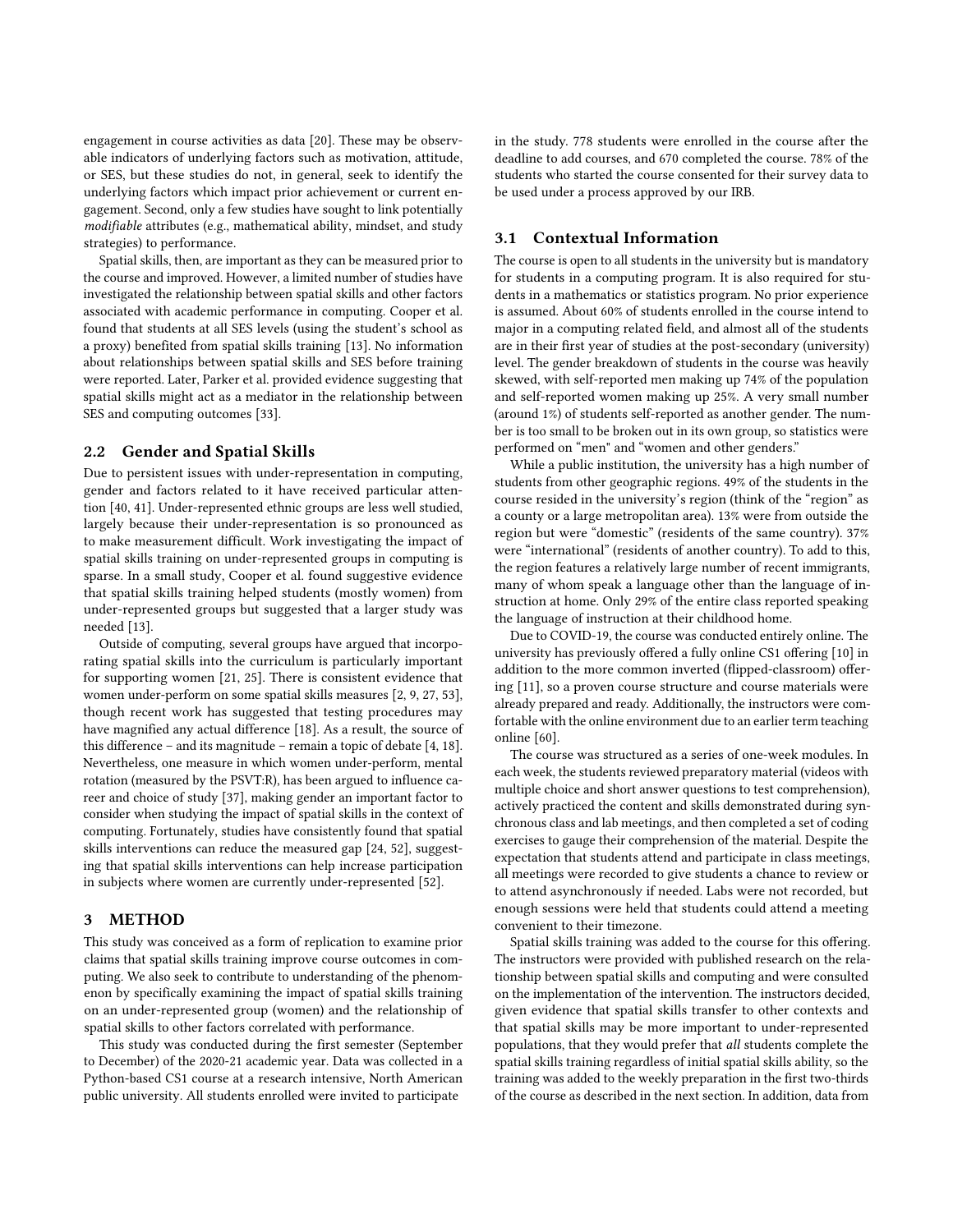additional instruments was collected at the beginning and end of the course, as described in Section [3.3.](#page-4-0)

#### 3.2 Spatial Skills Training

The spatial skills training was distributed across the first eight weeks of the course. As decided by the course instructors, these exercises were mandatory and accounted for 5% of their final mark. None of the course content outside of the spatial skills modules were directly related to the spatial syntax exercises, and prior to the midterm at week six, students were informed that they did not need to review the spatial skills-related material for tests.

The spatial skills training was delivered in a series of online modules. Sorby's original workbook [\[48\]](#page-10-9) consists of 9 chapters of drilling exercises involving a range of spatially loaded skills, including grid-guided isometric and orthographic drawing, 3D rotation, 2D flat pattern "folding" to produce 3D objects, solids of revolution, reflection, symmetry and other similar activities. A bespoke online platform was developed to present the exercises. This was a necessary endeavour since many of the questions (particularly the drawing exercises) required complex interactions which could not be effectively recreated in any known existing visual learning environment or online delivery platform. The web application also featured automatic marking, generalised feedback and tutorial/example videos, centralising the entire spatial skills training experience into a single platform. Sorby's original 37 exercises, formulated of a total of 500 questions, were all included and spread across the 8 weekly modules.

After each weekly module, students were given an opportunity to voice feedback about their experience with the tool. This feedback caused a change in the planned delivery of the training. The modules were spread across eight weeks, rather than an originally planned six, due to student concerns about the amount of time that spatial skills training consumed. In addition, at the end of the term, the students were provided one more opportunity to provide feedback and were also asked directly about how often they guessed on or copied answers for the spatial skills training.

The same system was used to deploy two spatial skills assessments (the PSVT:R [\[59\]\)](#page-10-11): a pre-test in the first week and a post-test after training was completed. Two opportunities to complete the post-test were provided, as completion rates of the first offering were low due to competing deadlines. Some students decided to take both tests, and we recorded the first complete post-test score.

#### <span id="page-4-0"></span>3.3 Research Data Collection

Based on our survey of prior work, we selected a number of potential factors to investigate in relation to spatial skills. Prior experience, socioeconomic status, self-efficacy, and gender were selected for investigation based on prior work within computing education (for prior experience, socioeconomic status, and gender) and prominence in the overall study of tertiary academic performance (for self-efficacy). Data about location of residence and native language(s) were also collected due to the nature of the university context. We did not collect secondary schooling data. Due to the high proportion of out of state and international students, comparisons between secondary contexts is difficult, and the university does not use a standardized test for admissions.

Students were asked to complete both a self-efficacy instrument [\[49\]](#page-10-38) in the first and last weeks of the academic term, and they completed a CS1 knowledge assessment (the SCS1) [\[32\]](#page-10-18) in the first week of the term. These are labeled as "pre-tests". The end of term assessment was completed in the last week of instruction but prior to the course's final exam and is the "post-test". Time controls for both instruments matched the original authors: no restrictions for self-efficacy and a one hour limit for the SCS1.

As directed by the original authors of the self-efficacy instrument [\[49\]](#page-10-38), factor analysis was used to examine the factorization of the self-efficacy model obtained. It largely matched the model reported in the paper. To make comparisons about self-efficacy over the term, we assigned a score from 1 ("strongly disagree") to 7 ("strongly agree") to their responses per question. We computed the average response for each student to represent their self-efficacy. Some students omitted one or more questions on the self-efficacy instrument, and the averages computed for them simply disregard skipped items. This allows for comparisons between the pre- and post- tests for a single student and also for evaluation of the average self-efficacy of all students in the course. We expected an overall increase in self-efficacy over the term, as novice self-efficacy will drop upon introduction to the material and then gradually rebound [\[49\]](#page-10-38).

The SCS1 [\[32\]](#page-10-18) was deployed as a proxy for previous experience. Xie et al. raised concerns about the difficulty of the test and suggested that its use as a pre-test might encounter floor effects [\[58\]](#page-10-39), but no better measures of experience have, as yet, been widely adopted by the community. Recent work has focused on shortening the SCS1 [\[5\]](#page-9-4) and even the original authors have used a subset of the tool [\[33\]](#page-10-17), but we deployed the full SCS1, as it remains the most studied version. The instrument was deployed using a Qualtrics survey provided by the original authors, and scores were computed automatically by the survey. One error was found in the survey items; that error was corrected before scores were collected.

In the third week of the term, after the deadline for adding the course, students were asked for consent to use their data and provided with an optional demographic survey. The questions on the survey are provided in Appendix [A.](#page-9-15) The students are asked to selfreport their gender, the location of their family's residence, and languages spoken in their home. The students were also asked a number of questions related to socioeconomic status. As a primary measure, we directly asked for their household income despite concerns that some students – and particularly lower-achieving students – may not be able to report accurately [\[43\]](#page-10-21). Due to concerns about low response rates to the household income measure, we also asked about parental education, as it represents another facet of socioeconomic status [\[43\]](#page-10-21).

Since several separate instruments are being used, there were multiple opportunities for participants to not complete an instrument. We attempted to be resilient to data loss and only applied one blanket filter: any participant who failed to complete the spatial skills pre-test was removed. Unless otherwise stated, for all the data presented in the next section, results were computed using all of the participants who completed the relevant instruments. This leads to the number of participants varying slightly between tests.

Relationships between the various factors are tested using Spearman's rank correlation. Spearman's was chosen since the data contained ordinal elements. Effect sizes and p-values are reported,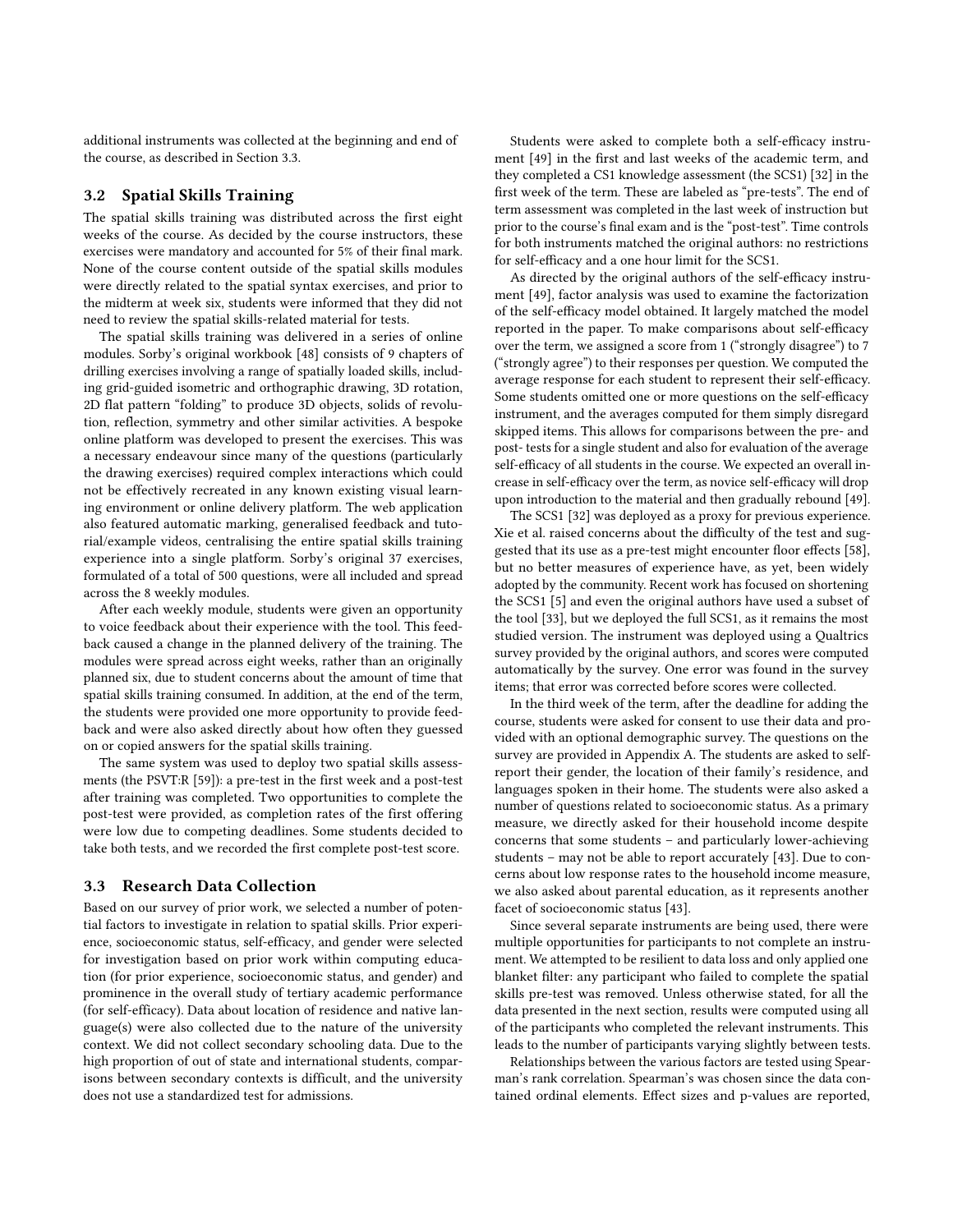rather than reporting significance based on some alpha. When comparing distributions, a Wilcoxon rank sum test is used, since the distributions observed were not normal. p-values and a confidence interval are reported.

## <span id="page-5-0"></span>4 RESULTS

This section presents the data that was collected throughout the term. We begin by focusing on the relationship between spatial skills, both before and after training, and performance in the course. Then, we examine data corresponding to each of the factors described in Section [3.3:](#page-4-0) prior experience, household income and parental education, performance self-efficacy, and gender.

#### <span id="page-5-3"></span>4.1 Spatial Skills Training

The median on the spatial skills pre-test (week 1 of the term) was 19 (n=630), in Sorby's "marginal" range. The median of the post-test score (after training) was 23 (n=537), in Sorby's "pass" range. The median gain between the pre- and post-tests was a modest 2, and the mean gain was approximately 1.81 (n=457, since not everyone completed both the pre- and post-tests). Parkinson and Cutts [\[36\]](#page-10-6), who also provided training using Sorby's workbook, performed the training in-person and required their students to complete all of the exercises. If we focus on students who completed all of the training, the mean gain increases slightly (to 2.53, n=327) but the median gain (2) remains the same.

Next, we focus on students who under-performed on the pre-test. Sorby considers students who score above 21 on the PSVT:R to not need training. Considering only those students who scored 21 or below on the pre-test and who completed all of the exercises, the median gain increases to 4 and the mean gain increases to 4.34 (n=177). This data corroborates prior work that has demonstrated that spatial skills training in the context of CS1 can increase spatial skills performance [\[6,](#page-9-0) [35\]](#page-10-40) – in this case in an online environment – and it suggests that students with less-developed initial spatial skills ability gain more from training.

<span id="page-5-1"></span>

|  |                              | Grade     | SCS <sub>1</sub><br>(pre) | Self-Efficacy<br>(first week) | Self-Efficacy<br>(last week) | Spatial<br>Skills<br>(pre) | Spatial<br>Skills<br>(post) |  |
|--|------------------------------|-----------|---------------------------|-------------------------------|------------------------------|----------------------------|-----------------------------|--|
|  | Grade                        | 1.00      |                           |                               |                              |                            |                             |  |
|  | $n = 624$                    | (NA)      |                           |                               |                              |                            |                             |  |
|  | median $(IOR) = 2.3 (2.6)$   | $n = 624$ |                           |                               |                              |                            |                             |  |
|  | SCS1 (pre-course)            | 0.45      | 1.00                      |                               |                              |                            |                             |  |
|  | $n = 628$                    | (< 0.001) | (NA)                      |                               |                              |                            |                             |  |
|  | median $(IOR) = 7(6)$        | $n = 558$ | $n = 628$                 |                               |                              |                            |                             |  |
|  | Self-Efficacy (first week)   | 0.24      | 0.50                      | 1.00                          |                              |                            |                             |  |
|  | $n = 707$                    | (< 0.001) | (0.001)                   | (NA)                          |                              |                            |                             |  |
|  | median $(IOR) = 4.04 (2.71)$ | $n = 622$ | $n = 628$                 | $n = 707$                     |                              |                            |                             |  |
|  | Self-Efficacy (last week)    | 0.39      | 0.33                      | 0.30                          | 1.00<br>(NA)<br>$n = 498$    |                            |                             |  |
|  | $n = 498$                    | (< 0.001) | (< 0.001)                 | (< 0.001)                     |                              |                            |                             |  |
|  | median (IQR) = $5.56$ (1.04) | $n = 491$ | $n = 448$                 | $n = 497$                     |                              |                            |                             |  |
|  | Spatial Skills (pre-test)    | 0.27      | 0.26                      | 0.12                          | 0.12                         | 1.00                       |                             |  |
|  | $n = 630$                    | (< 0.001) | (< 0.001)                 | (0.002)                       | (0.010)                      | (NA)                       |                             |  |
|  | median $(IOR) = 19(10)$      | $n = 545$ | $n = 569$                 | $n = 628$                     | $n = 430$                    | $n = 630$                  |                             |  |
|  | Spatial Skills (post-test)   | 0.26      | 0.25                      | 0.07                          | 0.19                         | 0.64                       | 1.00                        |  |
|  | $n = 537$                    | (< 0.001) | (< 0.001)                 | (0.108)                       | (< 0.001)                    | (< 0.001)                  |                             |  |
|  | median $(IOR) = 23(10)$      | $n = 530$ | $n = 482$                 | $n = 536$                     | $n = 472$                    | $n = 457$                  | $n = 537$                   |  |

Table 1: Matrix of pairwise Spearman's correlations between the spatial skills and self-efficacy (pre- and post-) tests, the SCS1, and student grades. The top number in each cell is the correlation (r), and the numbers below are the p-value and sample size (n).

Prior work that demonstrated the effectiveness of training also evaluated the impact of training on performance in a computing

<span id="page-5-2"></span>

Figure 1: Line graph of pre-test spatial skills scores, separated into those who passed, failed, and did not complete the course. Students with lower initial spatial skills scores dropped the course at a higher rate.

course. [\[6,](#page-9-0) [36\]](#page-10-6). As we provided spatial skills training to all students, we cannot assess the impact of training on performance in the course, but we can investigate if there is a relationship between spatial skills ability and course performance. We use a Spearman's rank correlation to investigate the relationship between the assessed spatial skills scores and course performance measured by numeric grade in the course (on a 4.0 scale).

The results of these correlations (as well as correlations with other factors discussed later) are displayed in Table [1.](#page-5-1) Both the preand post-test scores on the spatial skills assessment are weakly correlated with final course grade (r=0.26-0.27, p<0.001).

The course grade measure ignores students who chose not to complete the course. Figure [1](#page-5-2) displays the pre-test spatial skills scores for students who passed the course (n=416, median=20, IQR=9) versus those who failed (n=129, median=17, IQR=8) or dropped (n=85, median=16, IQR=10). Wilcoxon rank sum tests suggest that the distributions of students who drop and fail are not statistically different (p=0.282), but the distribution of those who pass is different from both those who fail  $(p<0.001)$  as well as those who drop  $(p<0.001)$ .

Finally, we compared the distribution of spatial skills scores for both international and domestic students, as defined by the location of the residence of their parent(s). Domestic students scored a median of 19 (IQR=10, n=393) on the pre-test and a median of 22 (IQR=10, n=358) on the post-test. International students scored a median of 20 (IQR=9, n=162) on the pre-test and a median of 23 (IQR=9, n=141) on the post-test. A Wilcoxon rank-sum was used to compare the pre- and post- test distributions. For the pre-test distributions, no evidence was found for international students having different spatial abilities compared to domestic students (p=0.179). However, for the post-test distributions, there is marginal evidence of a difference between the two groups (p=0.050).

#### 4.2 Prior Experience

We used an established language-independent measure of CS1 knowledge, the SCS1 [\[32\]](#page-10-18), as a proxy for previous experience. The SCS1 was delivered as an online assignment in the first week of the term. The SCS1 consists of 27 items. The mean and median scores were 8.23 (SD=5.38) and 7 (IQR=6), respectively.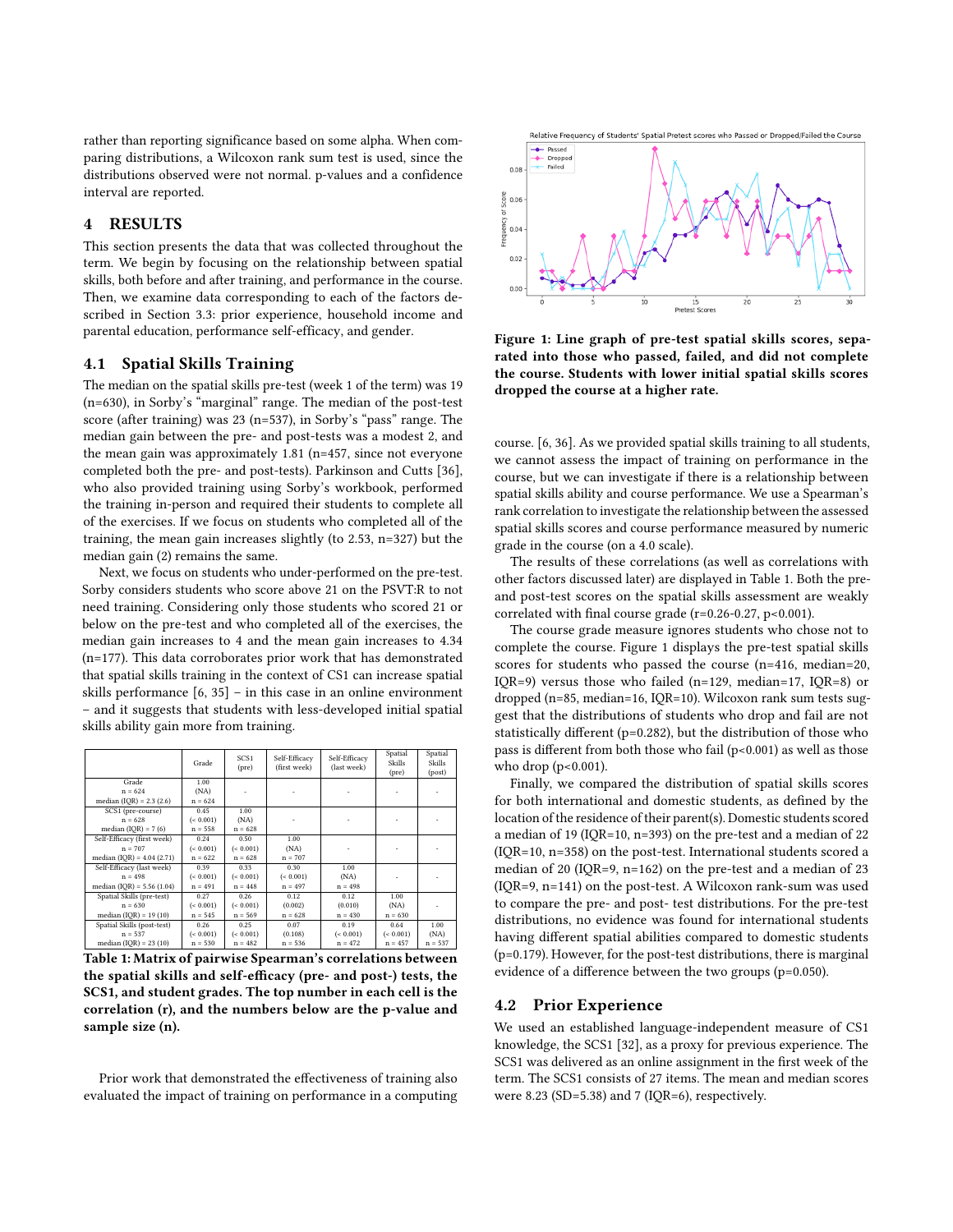Table [1](#page-5-1) displays correlations between the SCS1, course performance, and spatial skills assessments. The moderate correlation  $(r=0.447, p<0.001)$  between the SCS1 and course grade indicates that students with prior experience in the course have an advantage, as expected. There is also a weak correlation between the SCS1 and both the pre- (r=0.264, p<0.001) and post- (r=0.253, p<0.001) assessments of spatial skills. This suggests that students with greater prior experience tend to begin with – and to maintain – stronger spatial skills ability.

## 4.3 Socioeconomic Factors

We asked for both an estimate of household income and for the parent's education levels, as both represent facets of socioeconomic status. The response rate to the question about household income was low (only 230 respondents compared to 720 for other questions on the survey). This was not unexpected [\[43\],](#page-10-21) since students may be either uncomfortable responding to a direct question about income and unsure of their family's income. We checked for correlations with grades ( $r=0.08$ ,  $p=0.225$ ), the spatial skills pre-test ( $r=0.00$ ,  $p=0.610$ ) and post-test (r=0.02, p=0.465), the SCS1 (r=-0.01, p=0.883), and self-efficacy pre-test ( $r=0.05$ ,  $p=0.410$ ) and post-test ( $r=0.18$ , p=0.018). Unfortunately, the lack of correlation with final grade, which has been identified in many other contexts [\[43\],](#page-10-21) suggests that the data collected is not representative of the full population.

Response rates to the questions about parental education (n=481) were higher but still below the response rates for other questions, suggesting that students remain uncomfortable answering these questions or simply are not aware of their parents' educational achievements. As before, we explored correlations with grades, spatial skills, the SCS1, and self-efficacy and found negligible evidence. There was only a weak, negative correlation  $(r=-0.12, p=0.016)$  between a student's post-test spatial skills score and the educational attainment of their guardians. As before, the lack of correlation with final grade suggests that the data collected is not representative of the full population.

#### 4.4 Self-Efficacy

Self-efficacy was evaluated in the first and last weeks of the semester. The median self-efficacy score in the first week was 4.04 of 7 (IQR=2.71), and was 5.56 (IQR=1.04) in the last week. As expected, the average self-efficacy increased over the term, as students encountered successes learning the material, and the IQR decreased, as prior experience matters less after a term of shared experiences.

Table [1](#page-5-1) contains data on the correlations between the self-efficacy instrument deployments, grades, and spatial skills. There is only a weak (r=0.30, p<0.001) correlation between the self-efficacy of students measured in the first (pre-) and final (post-) weeks. This is expected: self-efficacy develops over time, as a result of mastery experiences, but it will not necessarily increase in a consistent manner for all students. Final week self-efficacy is moderately (r=0.39, p<0.001) correlated with the final grade in the course, while first week self-efficacy has a weaker correlation (r=0.24, p<0.001). Both of these results are also expected, as student self-efficacy at the end of the term, after several weeks of relevant experiences, should be more related to actual ability.

<span id="page-6-0"></span>

Figure 2: Line graph of pre-test scores by gender. The distribution of scores for women is lower (shifted to the left) relative to the distribution for men.

Finally, we examined the relationship between self-efficacy and spatial skills ability. The relationship between the pre-tests of selfefficacy and spatial skills is very weak ( $r=0.12$ ,  $p<0.001$ ). The relationship between the post-tests of self-efficacy and spatial skills is slightly stronger (r=0.19, p<0.001) but remains negligible.

#### <span id="page-6-1"></span>4.5 Gender

We asked students to self-identify their gender. As noted in Section [3.1,](#page-3-1) a small number of students reported a gender other than man or woman. We chose to include these students with women, as there were too few to analyze separately and as we felt they would, like the women in the course, be experiencing effects of under-representation.

We observed a difference between the performance of men and women on both the pre- and post- tests of spatial skills. Considering only the students who completed the pre-test and a post-test, we find that men (n=307) scored a mean of 20.27 (SD=6.07) and median of 21 (IQR=8) on the pre-test. Women (n=95) scored an average of 17.01 (SD=6.32) with a median of 17 (IQR=9). Figure [2](#page-6-0) shows the distribution of scores for men and women on the pre-test. Since the distribution of pre-test scores is left skewed, we used the Wilcoxon rank-sum two-sided test (p<0.001) and obtained a 95% confidence interval of (2, 5), suggesting that the average difference between men's and women's pre-test scores is between 2 and 5 points.

After training, the difference in spatial skills scores declines but does not disappear. Figure [3](#page-7-1) shows the distributions of scores for men and women, again only considering students who completed both the pre-test and a post-test. The distributions are more similar, but the distribution of women's scores remains lower. Men (n=307) scored an average of 21.91 (SD=6.54) on the post-test, with a median of 23 (IQR=9). Women (n=95) scored a a mean of 19.93 (SD=6.84), with a median of 21 (IQR=9.5). Using the Wilcoxon ranksum two sided test (p=0.007), the 95% confidence interval for the difference between the two average scores is (1, 3), suggesting that the difference in scores has decreased but has not been eliminated.

The counts of men and women in the analysis above are low because we considered only students who completed both the pretest and post-test. 173 students completed the pre-test but did not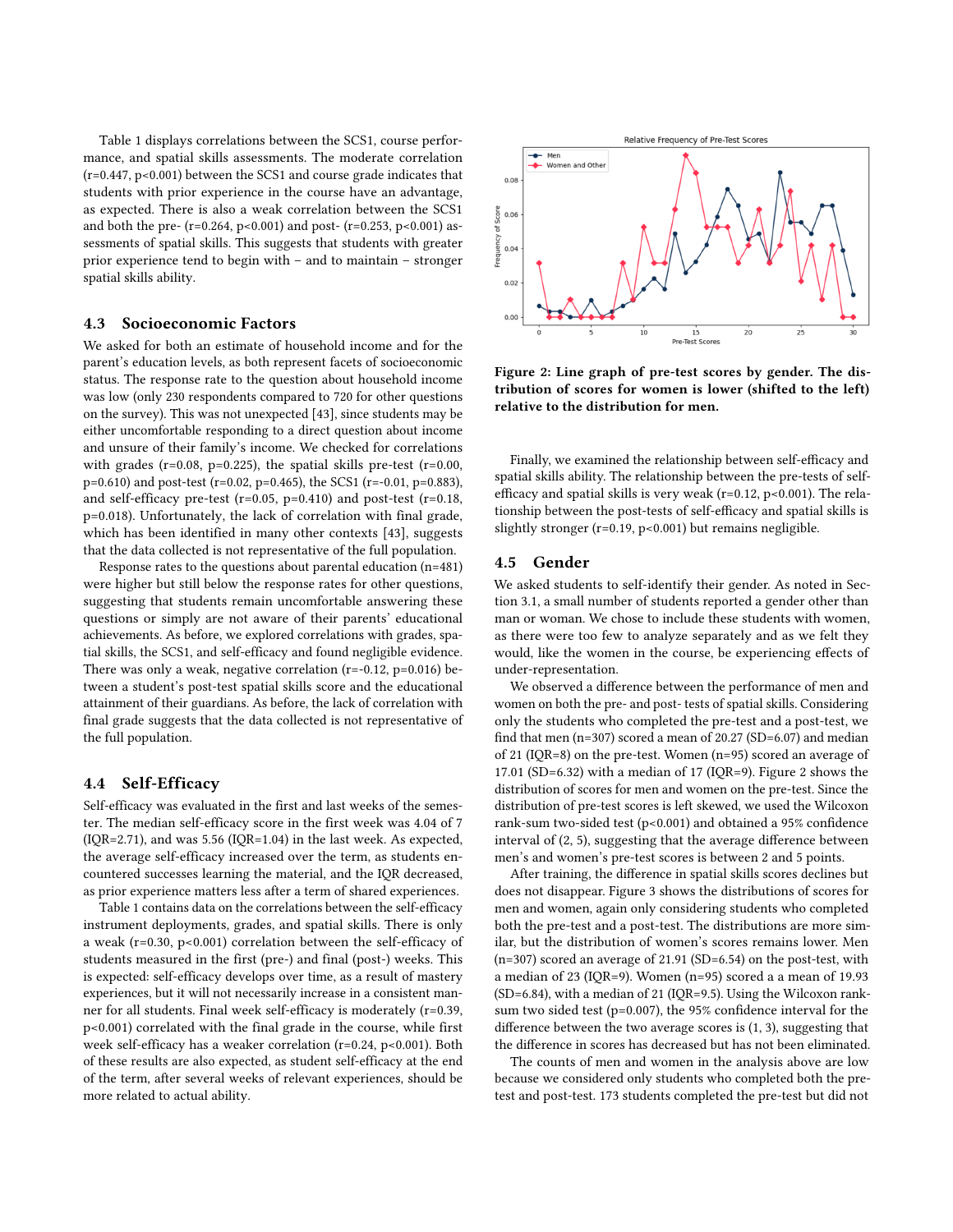<span id="page-7-1"></span>

Figure 3: Line graph of post-test scores by gender. The distribution of scores for women is more similar to that of the men in comparison to the pre-test.

complete the post-test. If we consider all students who completed the spatial skills pre-test, then men (n=390) scored a mean of 19.97 (SD=6.23) with a median of 21 on the pre-test. The mean declined by 0.3 and the median did not change. Women (n=127) scored a mean of  $16.09$  (SD=6.41) with a median of  $15 - a$  drop of 0.92 in the mean and 2 on the median. This larger shift in the mean and median suggests that women with low initial spatial skills are at higher risk of dropping the course.

To investigate this result, we examined the distribution of final grades and drop rates for both men and women. While a number of women perform very well, a larger proportion dropped the course than men. Specifically,  $12\%$  (n = 156) of women drop the course compared to only 8% ( $n = 459$ ) of men. Furthermore, 26% of women fail the course, compared to 20% of men.

These trends are reflected in the final grades in the course. On average, men obtain a mean final grade of 2.14 on a 4 point scale (SD=1.4) with a median grade of 2.7 (IQR=2.3). Women had a mean grade of 1.87 (SD=1.4), with a median of 2.3 (IQR=3.0). A Wilcoxon rank-sum two sided test (p=0.042) yields a 95% confidence interval of the difference between the two average final grades of (0, 0.4). The p-value suggests that the evidence of a difference is marginal, with men appearing to continue to hold a slight advantage.

## <span id="page-7-0"></span>5 DISCUSSION

#### 5.1 RQ1: Spatial Skills Training

The data presented in Section [4.1](#page-5-3) suggests that training spatial skills using online resources is effective. We saw a median 2 point (out of 30) increase in spatial skills across all students who completed both the pre- and a post- assessment. However, we saw a significantly larger 4 point median gain when considering only the students the Sorby believed would benefit from training. These gains are comparable to those observed in in-person spatial training reported previously [\[6,](#page-9-0) [36\]](#page-10-6). The latter observation also suggests that spatial skills training is particularly important for students who enter the course with less preparation.

Based on Figure [1](#page-5-2) and the drop rate data we observed, we believe there is a need to accelerate the training or to provide it prior to the course. As discussed in Section [4.5,](#page-6-1) including the students who did not complete the course lowered the average spatial pre-test scores, indicating that students who dropped the course are more likely to be facing a spatial skills deficit compared to their peers who remain in the course. In our case, spatial skills training took place over the first two-thirds of the course. If spatial skills do have an impact on computing outcomes, those skills may have been developed too late to prevent students with a deficit from falling behind.

Efforts to accelerate the training, however, may be challenging due to its perceived difficulty. After each spatial skills assessment and training module, the students were provided with an option to provide feedback and to report any issues they encountered. In addition to the weekly feedback, the students were asked three relevant questions in the final course survey. The first question asked how often they guessed the answer to exercises in the spatial skills training. The second question asked how often they directly copied answers to exercises in the spatial skills training. The third question provided a final opportunity to provide feedback.

The free response feedback indicates that students found the spatial skills content challenging. Feedback in the early weeks suggested that students were spending more time (2-3 hours per week) on training than we expected given what we had been told about in-person training (1-2 hours per week), so we reduced the number of modules per week to deliver the training in eight, rather than the original six, weeks. Students also voiced concerns that they did not see how spatial skills helped them program. We responded with a summary of the research on spatial skills and reiterated a message from earlier in the term that we believed that the training would help not only in computing but also in other fields. This explanation reduced the number of concerns voiced in the weekly feedback, but in the final survey, 20 students (of 478 respondents) explicitly noted that they disliked or hated the spatial skills training, while only 4 explicitly noted that they enjoyed it. This feedback suggests that instructors will need to be particularly careful to provide support resources and to explain (and reinforce) the reason why spatial skills exercises are included in the course.

Despite the difficulty, students reported that they engaged honestly with the material. Table [2](#page-8-0) shows the responses to two questions about guessing and copying that were on the final survey. This is self-reported data, so students may not have been comfortable disclosing this behaviour. As a result, the distributions may underreport guessing and copying behaviour. However, students were given the opportunity to not respond, and relatively few exercised this option. The results support the idea that the students found the spatial skills exercises challenging, with the majority reporting that they needed to guess at least "sometimes", and 18% of the class reporting that they did so often. Very few reported copying answers, however, suggesting that the majority attempted the training.

# 5.2 RQ2: Spatial Skills Training and Gender

In Section [4.5,](#page-6-1) we observed that women entered the course with lower spatial skills than men and that they completed the course at a lower rate than men. While the reasons for a spatial skills deficit are debated, it has been documented in other fields [\[4,](#page-9-12) [27\]](#page-10-32). Our observations confirm that this effect is present in computing, as it is in other STEM disciplines.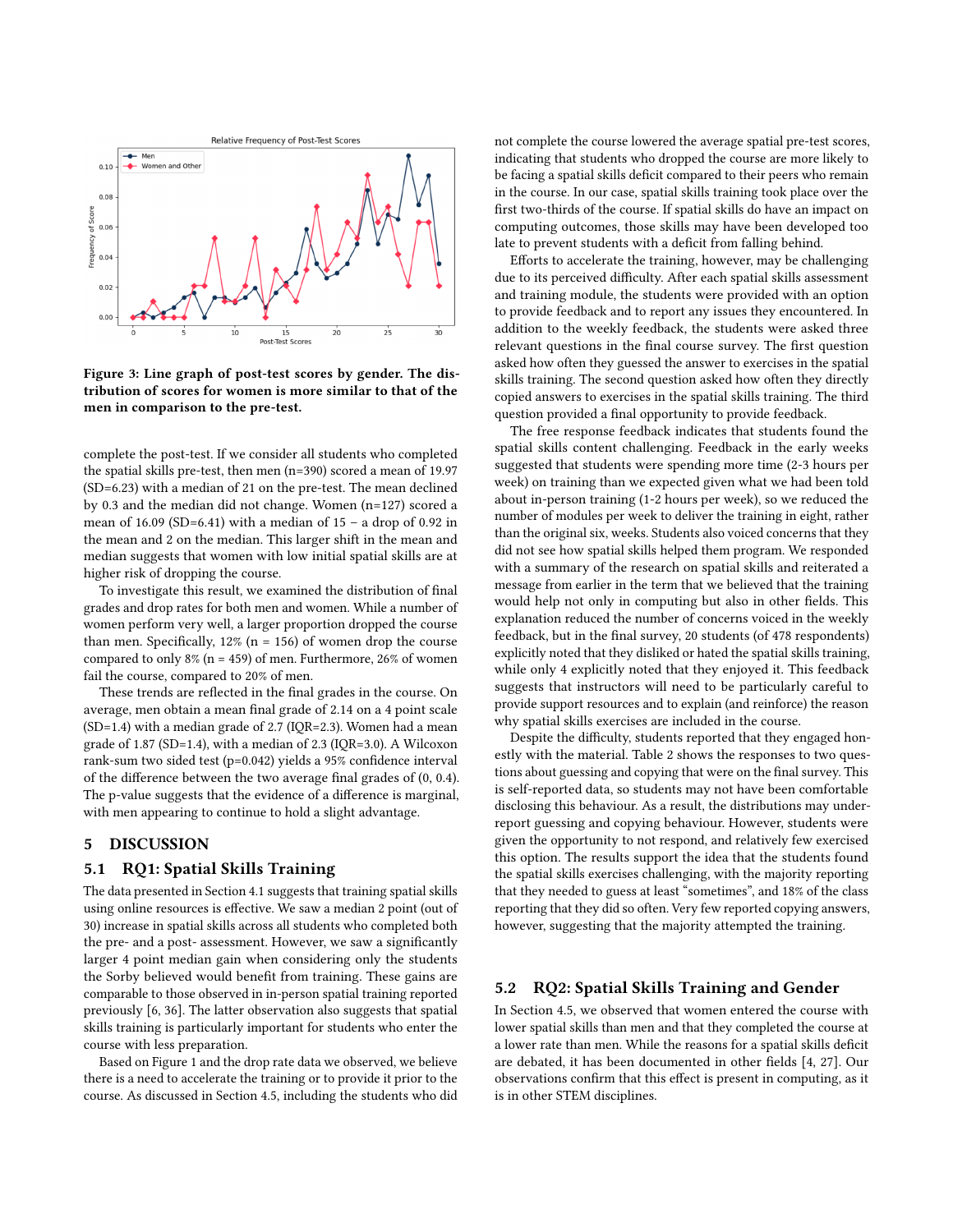<span id="page-8-0"></span>

|                                                                                                                          | Almost  |          |           |          |            | Do Not Wish |  |  |  |  |
|--------------------------------------------------------------------------------------------------------------------------|---------|----------|-----------|----------|------------|-------------|--|--|--|--|
|                                                                                                                          | Always  | Often    | Sometimes | Rarely   | Never      | to Respond  |  |  |  |  |
| On spatial skills exercises, how often did you guess answers?                                                            | 24 (4%) | 68 (14%) | 175 (36%) | 109(29%) | $91(18\%)$ | 17(3%)      |  |  |  |  |
| On spatial skills exercises, how often did you copy answers?                                                             |         | $4(0\%)$ | 14(2%)    | 21 (4%)  | 425 (87%)  | 20(4%)      |  |  |  |  |
| Table 2: Responses to the the end-of-term survey. Many students reported needing to guess but very few reported copying. |         |          |           |          |            |             |  |  |  |  |

Fortunately, researchers in other fields have also reported that the skills deficit can also be addressed through training [\[24,](#page-10-36) [52\]](#page-10-4), and we observed a similar trend. When we analysed the individual differences between pre- and post- test scores for both men and women, women improved an average of 2.92 points (of 30) between the two tests, in contrast to an average gain of only 1.64 for men. This result aligns with our previous analysis showing that students with lower starting spatial skills scores improved more, and it emphasizes that the narrowing gap in spatial skills we saw in the post-test is not driven by students dropping the course.

Jones and Burnett have argued that incorporating spatial skills into a curriculum is particularly important for supporting women [\[21\]](#page-10-5). Our results support their argument. We have demonstrated evidence that many women enter the course with a disadvantage in their spatial skills preparation and that training in the course can reduce – though not, in our case, totally eliminate – that gap.

Unfortunately, due to the demographics of our course, we were unable to collect evidence to evaluate the impact on other underrepresented groups. This should be the focus of future work.

#### 5.3 RQ3: Spatial Skills and Other Factors

We observed evidence suggesting that spatial skills (measured in both the pre- and post- tests) are weakly correlated with both prior experience with computing (as estimated by the SCS1) and demonstrated ability in the course (as estimated by final grades). We also saw a very weak relationship between spatial skills and selfefficacy, but did not obtain any evidence of a relationship between spatial skills and factors related to socioeconomic status (SES).

Previous Experience and Self-Efficacy: The relationship between spatial skills and computing experiences is expected, given prior work that has demonstrated relationships between spatial skills ability and performance in computing courses [\[34,](#page-10-14) [54\]](#page-10-15) and achievement in validated CS1 assessment tools [\[7,](#page-9-3) [13\]](#page-9-1). Given the moderate correlation between self-efficacy and performance, the relationship between spatial skills and self-efficacy might be viewed as a residual relationship. We suggest that mastery experiences related to spatial skills do not naturally contribute to a student's self-efficacy in computing. The students in our context did not perceive these experiences as contributing to their computing ability. This result contrasts with increases in confidence observed by Cooper et al. [\[13\]](#page-9-1). It is possible that the students in that study may have been able to compare their computing-related mastery experiences with peers who did not receive spatial skills training. It's also possible that the measurements of confidence in Cooper et al.'s study and self-efficacy in ours are not compatible. Further work will be required to further investigate this question, but we believe our observations at least emphasize the need to explain and motivate spatial skills training for students.

Socioeconomic Status: The lack of any evidence of a relationship between spatial skills and factors related to socioeconomic status (SES) was unexpected, given the prior work by Parker et al. [\[33\]](#page-10-17) that proposed that spatial skills might act as a mediator between SES and computing outcomes. However, we also failed to see expected links between SES and performance in the course, which casts doubt on the quality of our SES data. Collecting SES data is difficult, and the various measures used to evaluate it can be unreliable [\[42\]](#page-10-41), so we believe it is more likely that the link observed by Parker et al. exists and that additional measurement is required. parental educational level and household income, which we attempted to measure, are commonly used measures of SES, but we observed lower response rates to both of these questions. In the future, we will explore other factors, such as parental occupation [\[19\]](#page-10-42) or the family affluence scale [\[26\]](#page-10-43).

# 5.4 Threats to Validity

During this study, a number of threats were identified related to the global environment and the deployment of the intervention and data collection instruments. The first and most obvious issue is the COVID-19 pandemic. Originally, we planned to compare learning outcomes and course completion rates across years to provide additional evidence for questions about the impact of spatial skills training on learning outcomes in computing courses. However, with COVID-19 forcing changes to delivery and, in general, increasing the stress on students, this comparison has had to be postponed. While we believe the course grades reported are as valid a measure of student performance in the course as they are in "normal" terms, the distribution of grades is not comparable to other years. In particular, we believe that a larger number of students did not complete the course, in comparison to prior years, due to stresses imposed by COVID-19 remote learning. We anticipate collecting further data to address this question in the future, as we and the course instructors are convinced that spatial skills training has the potential to have an out-sized impact on under-represented communities.

The second issue relates to the deployment of the spatial skills post-test. Participation in the post-test was low, so a second opportunity to complete the test was provided. Some students chose to do the test twice, despite being told that they only needed to complete it once. We decided to use the first complete post-test score per student for our analysis.

Finally, we must be careful about drawing conclusions that are too strong from a single study. This work explicitly aimed to confirm and then extend prior work in the area, to build up a corpus of literature from multiple contexts to allow for stronger conclusions to be drawn by a later meta-analysis. While we did observe trends that align with prior work – in particular, in the relationship between spatial skills and academic achievement, and in the larger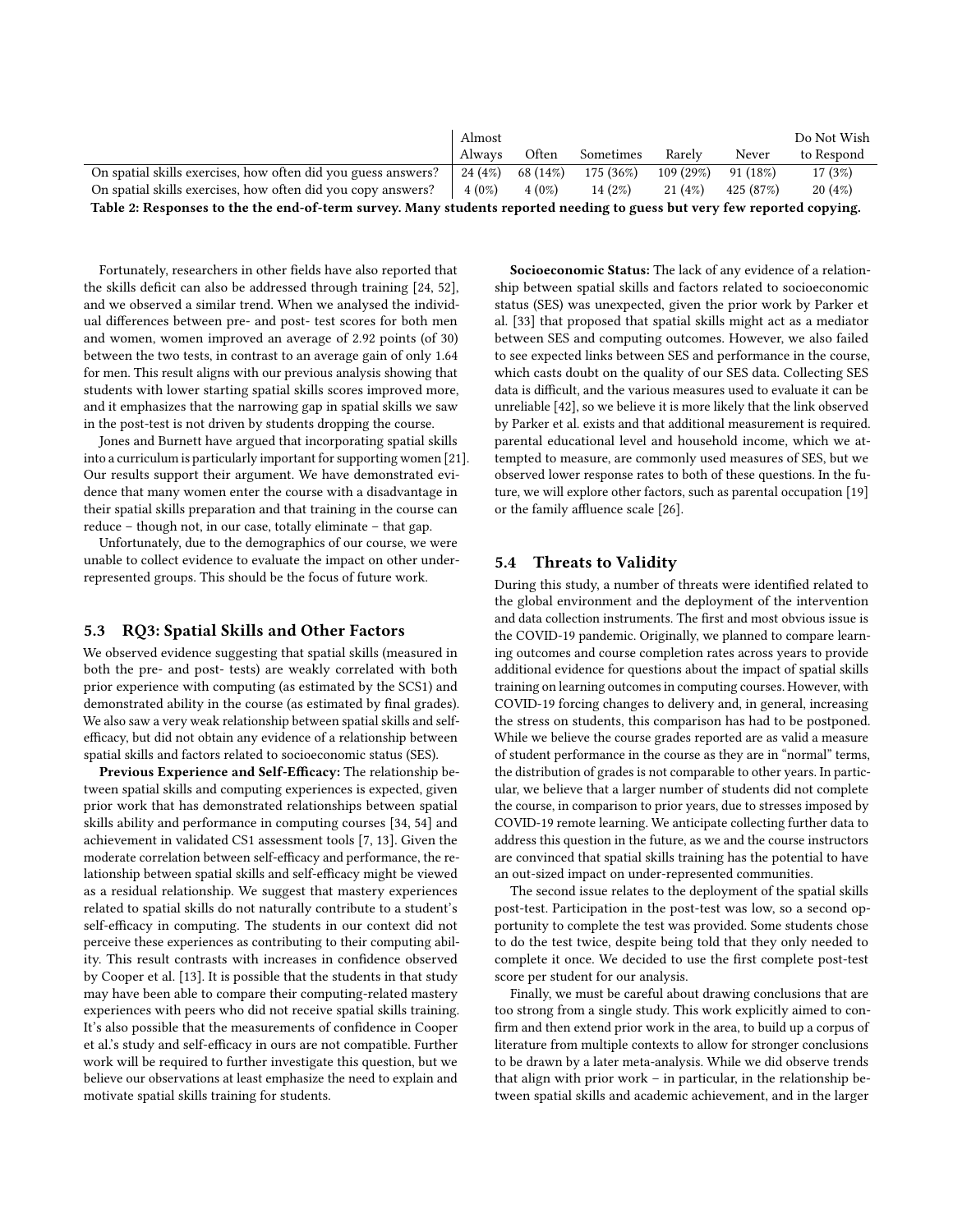impact of spatial skills training on women – we were unable to confirm links between socioeconomic status and spatial skills that have been reported in prior work. This study does not invalidate that work, as noted earlier, but it does highlight the need for replication in computing education [\[1\]](#page-9-16).

# 6 CONCLUSIONS

We deployed an online spatial skills training intervention in a CS1 context, evaluated its impact, and collected data on potentially related factors that are linked to academic performance in computing at the post-secondary level. We found strong evidence that online training is effective at improving spatial skills, and is particularly effective for students with a spatial skills deficit identified by the initial spatial skills assessment. This result is particularly relevant to our efforts to decrease the under-representation of women in computing, as we observed that women entered the course with deficits in spatial skills at higher rates than men.

We also documented links between spatial skills factors linked to academic performance in computing, such as self-efficacy and prior experience with CS1 content. Our observations suggest that while students with more computing experience tend to exhibit higher spatial skills, students will not naturally connect spatial skills training to their computing abilities, so instructors deploying such interventions need to explain and motivate that link.

We were unable to gather evidence to determine if increasing spatial skills with training also increased performance in the course, but we have concerns, based on observed drop rates, that the training may have been implemented too late in the term to be fully effective. We anticipate collecting further data in future terms to determine if the spatial skills intervention is effective at improving course performance in our context, and we encourage those deploying spatial skills interventions to do so as early as possible.

We also encourage other instructors and researchers to consider deploying a spatial skills assessment in their context. Additional evidence related to our findings about the spatial skills - gender link in computing is needed, and this link should also be explored in other under-represented groups. With the mounting evidence in computing that improved spatial skills are related to improved learning outcomes, it is particularly important to deploy and study interventions, like spatial skills training, that have the potential to support the retention of students in under-represented groups.

# ACKNOWLEDGMENTS

We gratefully acknowledge the constructive criticism offered by the reviewing community of Koli Calling. Their support and suggestions for improvement have significantly improved our own understanding as well as the quality of this work.

# <span id="page-9-15"></span>A DEMOGRAPHIC SURVEY

Please answer the following questions to the best of your ability. If you do not wish to answer any question, you may skip it.

- (1) What [region] do your parent(s) reside in? If your parent(s) live outside of [country], please provide their country of residence.
- (2) Do you receive [government financial aid program]? (Yes, No, Unsure)
- (3) What is your household annual income (estimated)? (5 bins, "I do not know", "I prefer not to answer.")
- (4) What is the highest level of education completed by one of your parents? (Primary or none, Secondary, Certificate or 2-year (College) Degree, 4-year (University) Degree, Postgraduate Degree)
- (5) What is the highest level of education completed by another of your parents? (Primary or none, Secondary, Certificate or 2-year (College) Degree, 4-year (University) Degree, Postgraduate Degree)
- (6) What language(s) were spoken in your childhood home?
- (7) If you are currently employed, how many hours do you work in a typical week? (4 bins)
- (8) What is your self-identified gender? Please leave this blank if you prefer not to answer.

#### REFERENCES

- <span id="page-9-16"></span>[1] Alireza Ahadi, Arto Hellas, Petri Ihantola, Ari Korhonen, and Andrew Petersen. 2016. Replication in Computing Education Research: Researcher Attitudes and Experiences. In Proceedings of the 16th Koli Calling International Conference on Computing Education Research (Koli, Finland). 2–11.
- <span id="page-9-10"></span>Maryann Baenninger and Nora Newcombe. 1989. The role of experience in spatial test performance: A meta-analysis. Sex roles 20, 5-6 (1989), 327-344.
- <span id="page-9-7"></span>[3] Jens Bennedsen and Michael E Caspersen. 2006. Abstraction ability as an indicator of success for learning object-oriented programming? ACM Sigcse Bulletin 38, 2 (2006), 39–43.
- <span id="page-9-12"></span>[4] Vanessa Bentley, Annelies Kleinherenbrink, Gina Rippon, Diana Schellenberg, and Sigrid Schmitz. 2019. Improving practices for investigating spatial "stuff": Part I: Critical gender perspectives on current research Practices. The Scholar and Feminist Online 15, 2 (2019).
- <span id="page-9-4"></span>[5] Ryan Bockmon, Stephen Cooper, Jonathan Gratch, and Mohsen Dorodchi. 2019. (Re)Validating Cognitive Introductory Computing Instruments. In Proceedings of the 50th ACM Technical Symposium on Computer Science Education. Association for Computing Machinery, New York, NY, USA, 552–557.
- <span id="page-9-0"></span>[6] Ryan Bockmon, Stephen Cooper, Jonathan Gratch, Jian Zhang, and Mohsen Dorodchi. 2020. Can Students' Spatial Skills Predict Their Programming Abilities?. In Proceedings of the 2020 ACM Conference on Innovation and Technology in Computer Science Education (Trondheim, Norway) (ITiCSE '20). Association for Computing Machinery, New York, NY, USA, 446–451.
- <span id="page-9-3"></span>[7] Ryan Bockmon, Stephen Cooper, William Koperski, Jonathan Gratch, Sheryl Sorby, and Mohsen Dorodchi. 2020. A CS1 Spatial Skills Intervention and the Impact on Introductory Programming Abilities. In Proceedings of the 51st ACM Technical Symposium on Computer Science Education (Portland, OR, USA) (SIGCSE '20). Association for Computing Machinery, New York, NY, USA, 766–772.
- <span id="page-9-5"></span>Mimi Bong and Einar M Skaalvik. 2003. Academic self-concept and self-efficacy: How different are they really? Educational psychology review 15, 1 (2003), 1–40.
- <span id="page-9-11"></span>[9] Andrea Bosco, Anna M Longoni, and Tomaso Vecchi. 2004. Gender effects in spatial orientation: Cognitive profiles and mental strategies. Applied Cognitive Psychology: The Official Journal of the Society for Applied Research in Memory and Cognition 18, 5 (2004), 519–532.
- <span id="page-9-13"></span>[10] Jennifer Campbell, Diane Horton, and Michelle Craig. 2016. Factors for success in online CS1. In Proceedings of the 2016 ACM conference on innovation and technology in computer science education. 320–325.
- <span id="page-9-14"></span>[11] Jennifer Campbell, Diane Horton, Michelle Craig, and Paul Gries. 2014. Evaluating an inverted CS1. In Proceedings of the 45th ACM technical symposium on Computer science education. 307–312.
- <span id="page-9-2"></span>[12] John B Carroll et al. 1993. Human cognitive abilities: A survey of factor-analytic studies. Number 1. Cambridge University Press.
- <span id="page-9-1"></span>Stephen Cooper, Karen Wang, Maya Israni, and Sheryl Sorby. 2015. Spatial skills training in introductory computing. In Proceedings of the eleventh annual international conference on international computing education research. 13–20.
- <span id="page-9-8"></span>[14] Quintin Cutts, Emily Cutts, Stephen Draper, Patrick O'Donnell, and Peter Saffrey 2010. Manipulating mindset to positively influence introductory programming performance. In Proceedings of the 41st ACM technical symposium on Computer science education. 431–435.
- <span id="page-9-9"></span>[15] Quintin Cutts, Patricia Haden, Ken Sutton, Ilona Box, John Hamer, Raymond Lister, Denise Tolhurst, Sally Fincher, Anthony Robins, Bob Baker, et al. 2006. The ability to articulate strategy as a predictor of programming skill. In Conferences in Research and Practice in Information Technology Series.
- <span id="page-9-6"></span>[16] Quintin Cutts, Elizabeth Patitsas, Elizabeth Cole, Peter Donaldson, Bedour Alshaigy, Mirela Gutica, Arto Hellas, Edurne Larraza-Mendiluze, Robert McCartney,